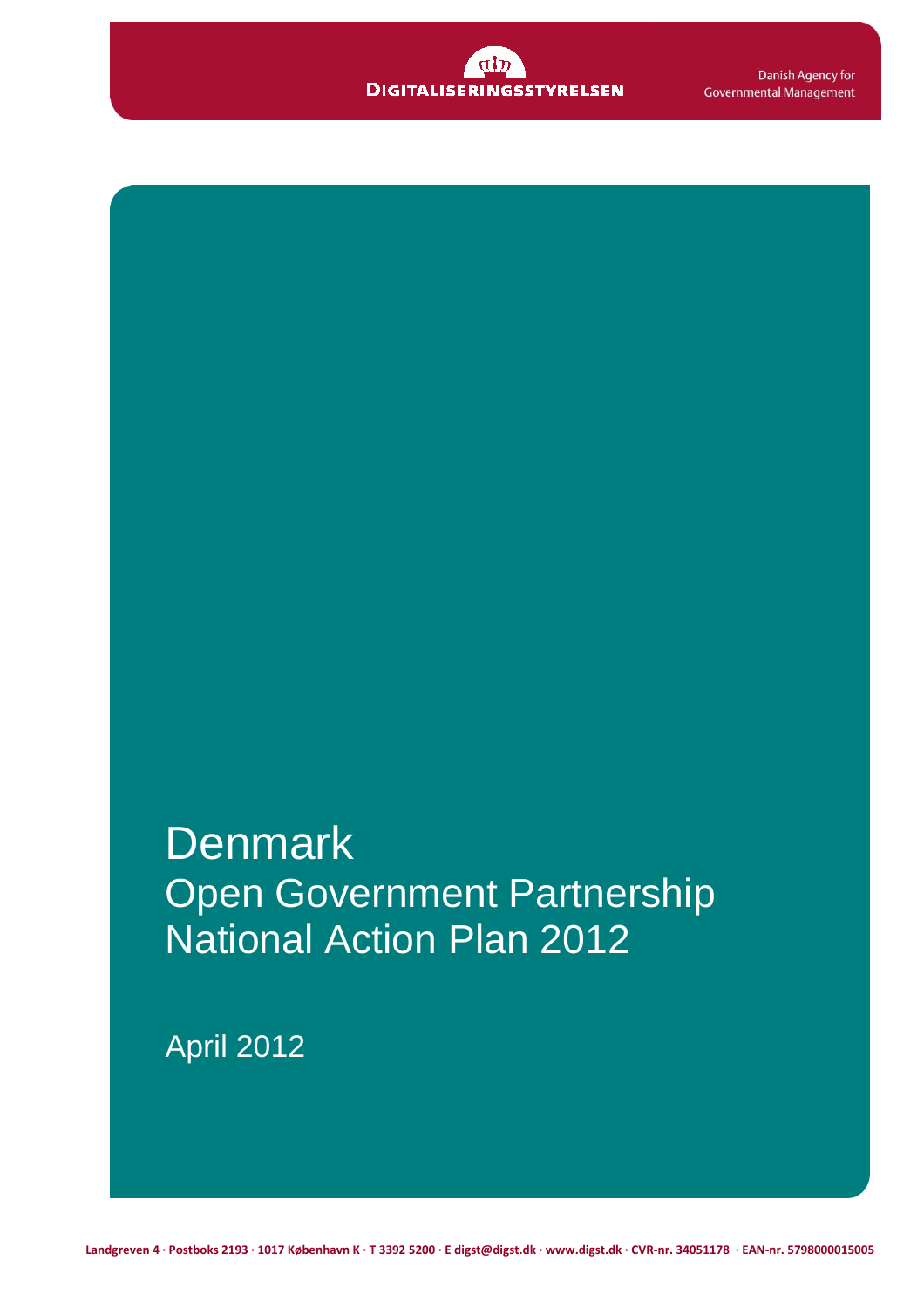## ain **DIGITALISERINGSSTYRELSEN**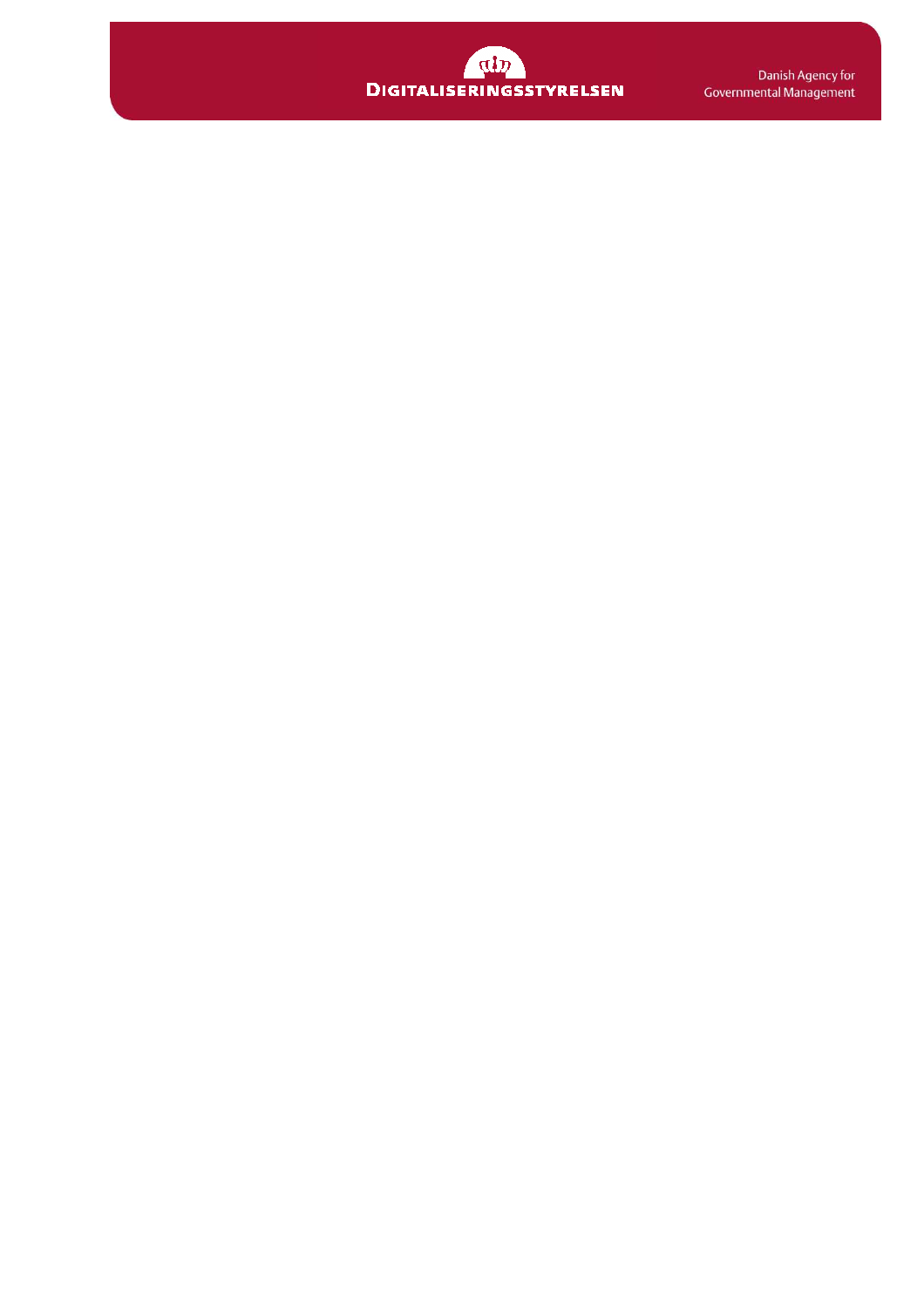## $\sqrt{dp}$ **DIGITALISERINGSSTYRELSEN**

## Table of content

| I. Introduction                                                          | 5. |
|--------------------------------------------------------------------------|----|
| II. Open Government Efforts to Date                                      | 9  |
| <b>III. OGP Commitments</b>                                              | 11 |
| III.1. Supporting the promotion of open government practices             | 11 |
| III.2. Involvement of civil society and new approaches to public service | 11 |
| III.3. Open Data                                                         | 13 |
| III.4. Self-service and reporting solutions                              | 14 |
| III.5. Strengthening the businesses' social responsibilities             | 15 |
| III.6. Legislation and data                                              | 16 |
| III.7. Use of new technology                                             | 17 |
| III.8. Good governance - transparency and better public ICT projects     | 18 |
| III.9. Local and regional large-scale initiatives                        | 19 |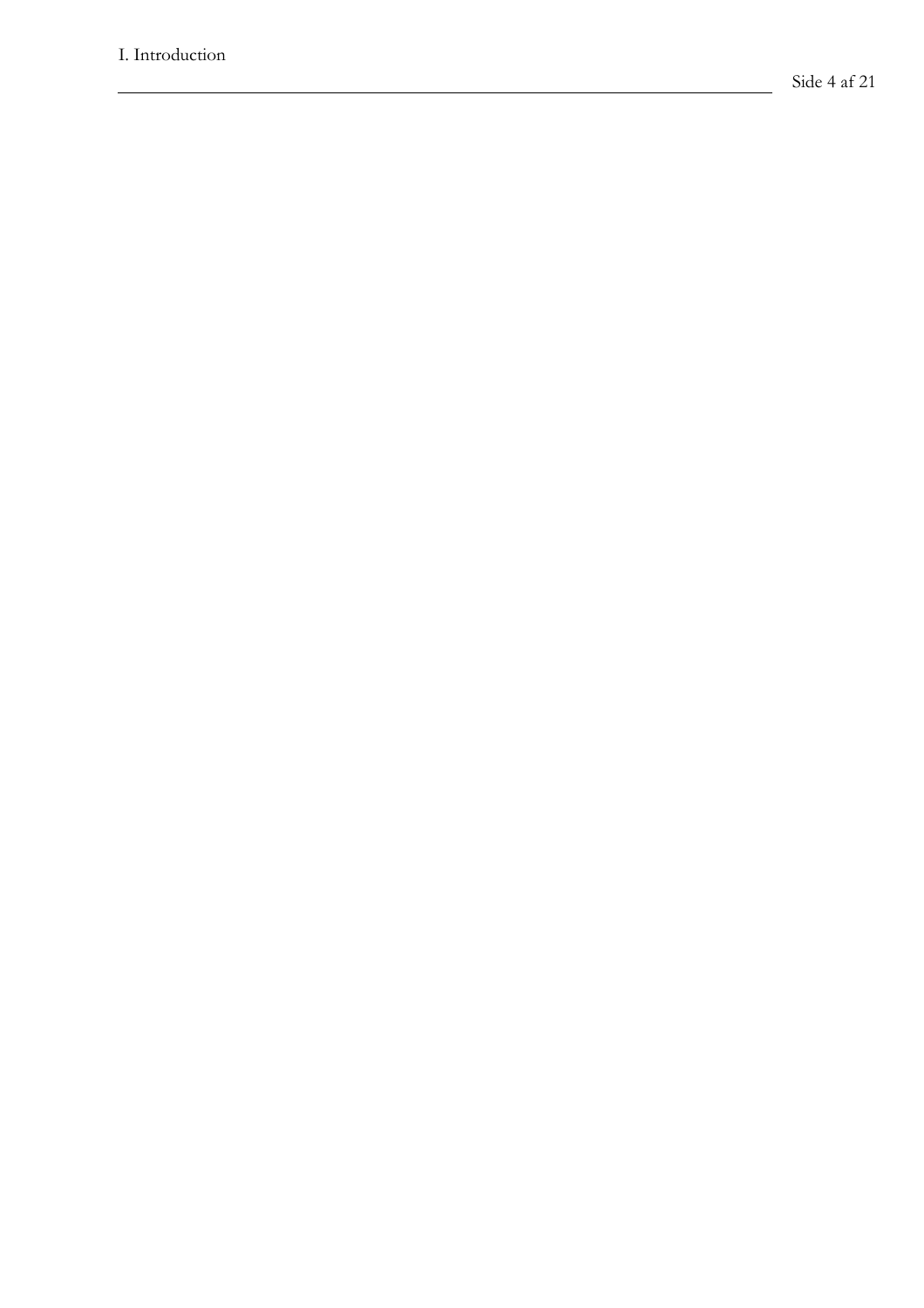## I. Introduction

"The Danish democracy needs to be renewed. The government will present a programme for good governance as a concrete initiative to ensure better legislative quality and to improve the possibilities to control the governance of the government."

This is what has been written in the government programme from 2011. The reason is that the world is changing and we need to continuously strive for renewal and progress. The Danish government will commit itself to a radical modernisation of the public sector. A prerequisite for this is comprehensive and innovative reforms developed in partnerships that remove traditional boundaries. In this context, the Danish government welcomes the Open Government Partnership initiative.

Denmark has been invited to participate in the international initiative "Open Government Partnership" (OGP). The initiative was founded by the U.S. government in collaboration with seven other countries and today more than 50 countries are participating in the partnership. The purpose of the OGP is to promote good governance and to strengthen democracy. Participating countries commit themselves to implement initiatives for increased transparency in public decision processes, citizen participation and dialogue with civil society, anti-corruption and accountability, and technology and innovation. Increased openness and public insight lead to better political decisions and to a shorter distance between the citizens' wishes and specific services.

The Open Government Partnership covers broadly initiatives within the following areas:

- 1. Improving public services
- 2. Increasing public integrity ( $e.g.$  the fight against corruption)
- 3. More effectively managing of public resources
- 4. Creating safer communities (e.g. disaster and crisis response, environmental threats, etc.)
- 5. Increasing corporate accountability (e.g. goals for CSR Corporate Social Responsibility)

The Open Government Partnership contributes – amongst other goals – to ensure that public services are delivered in the best and most efficient way in order to stimulate and support innovation and value-creation in society, to strengthen knowledge, public engagement, transparency, collaboration and cohesion. A main driver is the use of new technology and media which allows citizens and businesses to access public information and technology, and increase collaboration between the public sector and civil society.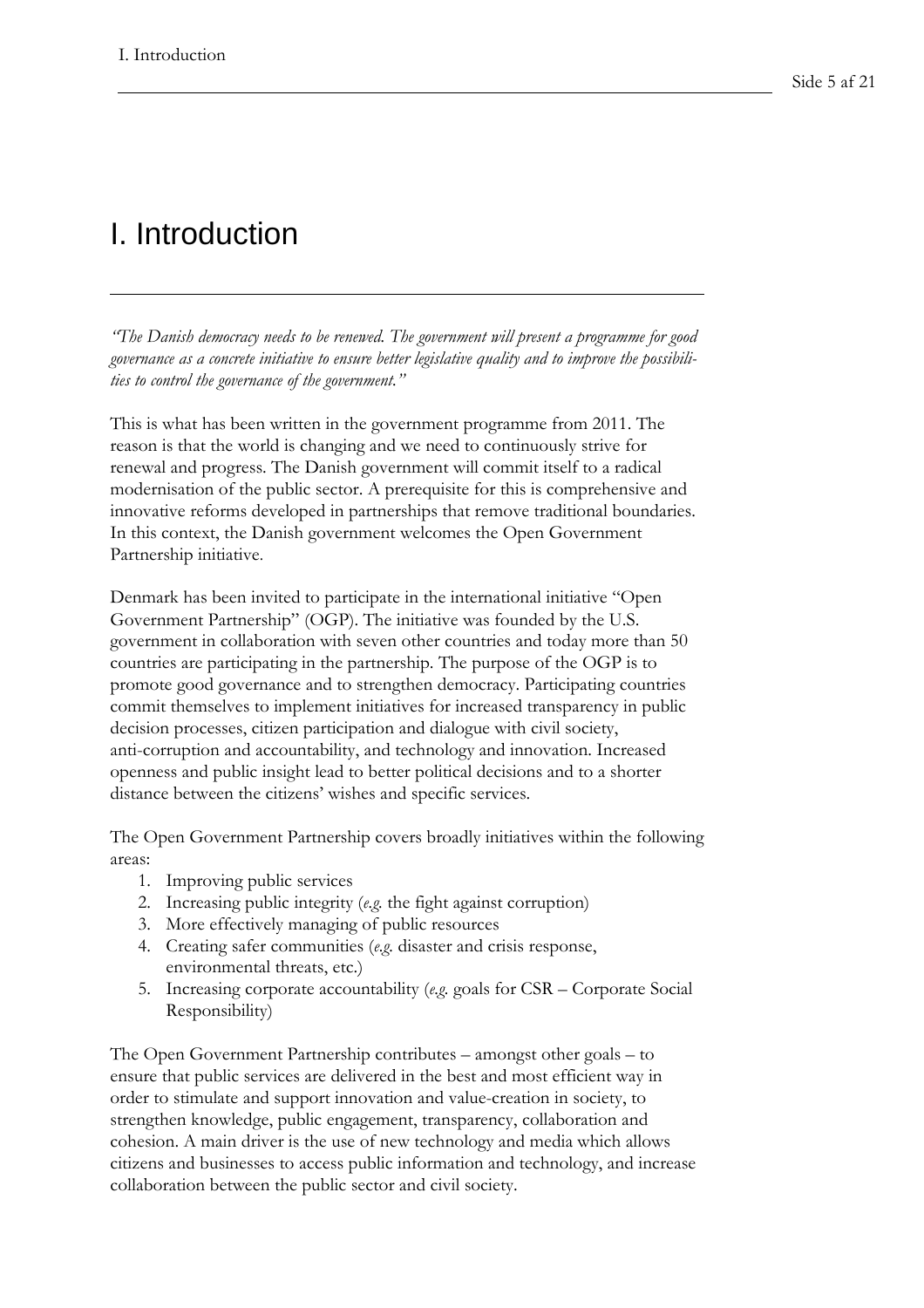Participation in the Partnership is a consequence of the government agenda on good governance and the government's prioritisation of promoting democratic traditions and values. Further, the Partnership is a logical platform for renewal and modernisation of the relationship between citizens and the public administration. As a consequence, Denmark has chosen to focus mainly on the digitisation aspects of: 1. Improving public services; and 3. More effectively managing of public resources.

In the past 20 years, digitisation has changed the public sector. Many functions and tasks that previously were manual have been digitised. Today a number of e-government services support self-service by citizens and businesses. As a result, we have harvested significant cost-savings from efficiency gains, and we intend to continue doing that.

But we need to go further and beyond. We must utilise new technological opportunities in order to change and renew the public sector's role towards more openness and collaboration; we must promote good governance. New technologies strengthen the citizens' and the businesses' possibility to participate actively in service delivery and decision-making in the public sector, and they create more openness, transparency and collaboration, and provide the means to re-use digital resources across society.

With "Open Government" we will continue to develop our digital government, our welfare system and our democracy towards a "version 2.0" by exploiting the digital opportunities fully. This is why we also call it "Government 2.0". It's about new technology – but most of all it's about a new approach to being a public sector.

A new approach is crucial, because Denmark faces a number of serious challenges in the shape of low growth in productivity, a need for more efficiency and innovation, and ever increasing demands and expectations of public services. This happens at a time when strict prioritisation of public funds is necessary: the demographic development carries the consequence that a larger population of elderly people needs to be supported by fewer people in active employment. In this situation it is natural to take advantage of the fact that many citizens want to contribute with ideas and to play an active role, that businesses want to build on top of government solutions and create added value, and that new forms of collaboration and new technology can make our work smarter and more efficient.

The digital technology creates new opportunities for the way we work, and the way we access and manage information. The public sector must make use of the new digital opportunities to further develop Danish society, and through the international OGP initiative we will share our knowledge and experience with other countries and learn from their ideas and experiences.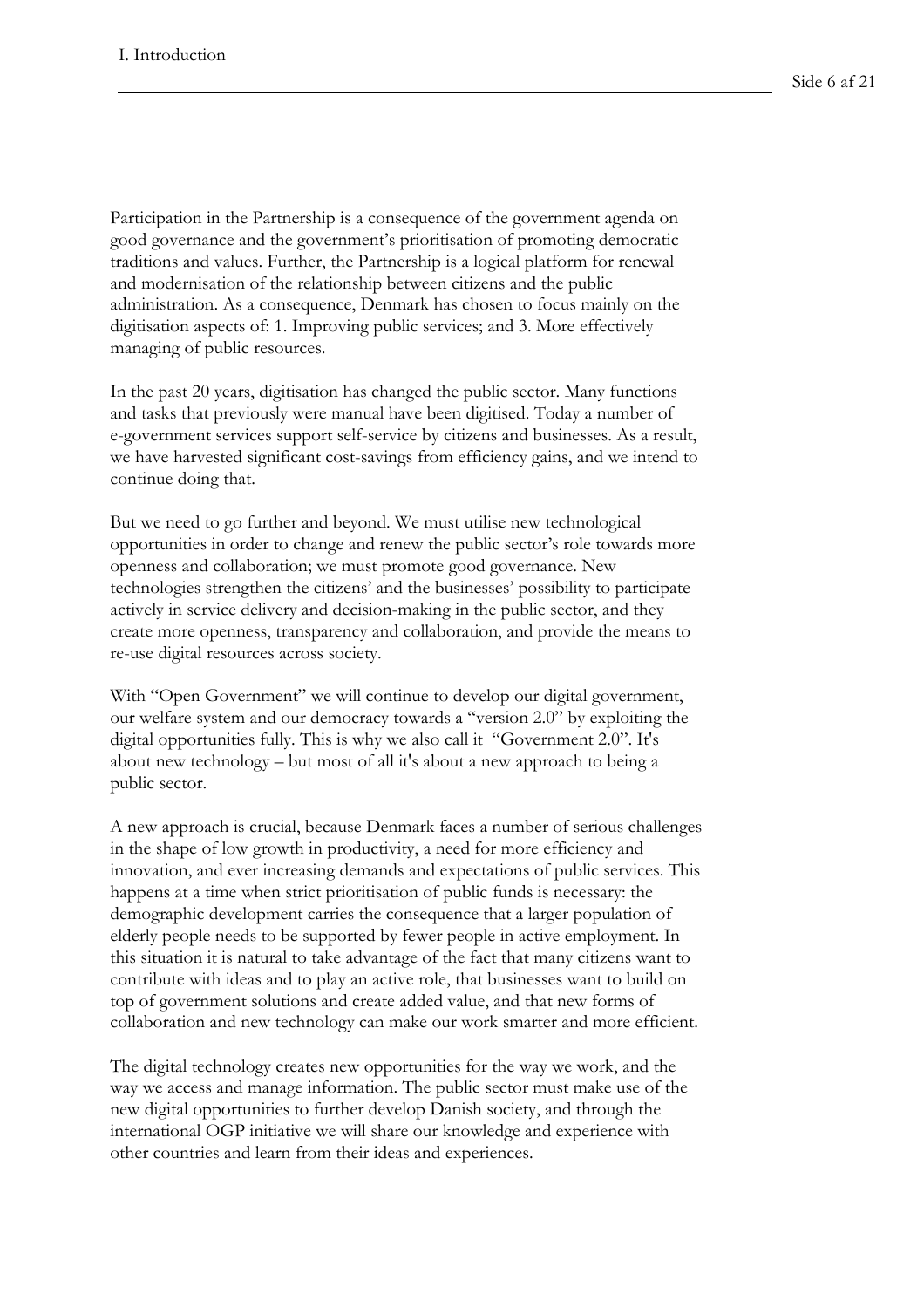The Danish Action Plan for OGP is based on inputs from a broad consultation process in which citizens, companies, NGOs and public authorities were invited to propose initiatives and activities. The focus of some of the initiatives is on the common public sector e-government strategy 2011-2015, while other initiatives are meant to support a closer dialogue with the citizens. All initiatives in the action plan are based on existing efforts and support the government's work programme from 2011 which covers broadly the challenges of the future regarding education, knowledge, innovation, health, management in the public sector, and democratic participation.

It is a part of the government programme that the Danish government will launch concrete initiatives to improve the quality of legislation and improve the general possibilities to control government, e.g. by ensuring that the Danish Parliament draw on knowledge from experts and NGOs, and in this way strengthen the knowledgebase for the legislative process. The government will propose a new freedom of information act that further secure transparency and accountability.

Working with the Open Government Partnership and promoting "Open Government" and "Government 2.0" practices in Denmark will be an ongoing and open process that must extend well beyond the Action Plan initiatives. This is important, not least because the main purpose of the OGP initiative is to change the mindset in the public sector. The work on open government is not a technical project; rather it focuses on bringing about fundamental changes within the public sector and in the way it builds relationships and co-operates. As a consequence, additional initiatives can be included in the work and in future action plans. The Danish Open Government Partnership effort must be based on an open process, and all of Denmark is invited to participate.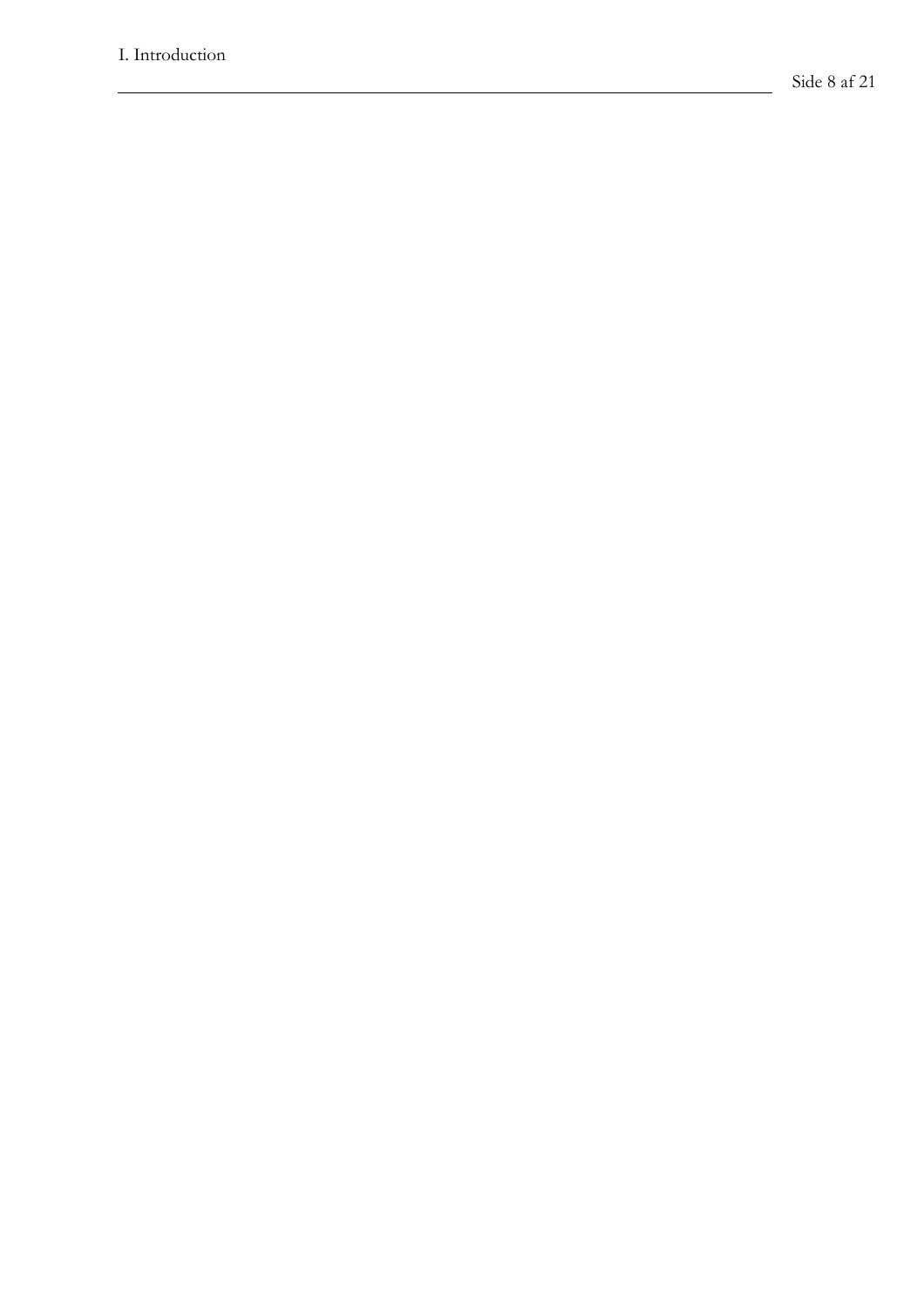## II. Open Government Efforts to Date

Since the mid-1980s, Denmark has focused on making the public sector more efficient through digitisation. From 2001, the digitisation of the public sector has been based on multi-year common public sector e-government strategies. The priority in the first years was on improving the efficiency of internal processes within public sector administration. In parallel with the continuous increase of the penetration of the internet, the public sector has increased its use of digital selfservice solutions for citizens and businesses.

Since 2008 , central government, regional authorities, and municipalities have collaborated on developing the common public sector citizens portal, borger.dk. The portal contains information and services for citizens with a common login to all services. For businesses, a similar portal, virk.dk, has been in service since 2003 giving businesses access to digital services and to online reporting.

A couple of examples:

- NemHandel (or "EasyTrade") is a national internet-based infrastructure for the exchange of digital business documents, such as electronic invoices. It was launched in 2007. The system is based on open technologies (open source and open standards) which allow ICT vendors to develop various solutions which can connect and "talk together". The entire public sector uses NemHandel to receive electronic invoices, and today more than onethird of Denmark's businesses have used the system.
- "The Software Exchange" was established in 2008 as a library of software solutions to be used for free. The solutions build on open and flexible technologies with liberal user licences. The software can be obtained for free and implemented as needed. The Software Exchange supports knowledge-sharing and promotes strategic use of open source in the public sector as a way to ensure coherent solutions, innovation, and market competition.

In 2009, the international scene saw the first examples of systematic experiments with Web 2.0-technologies in the public sector and Denmark was quick to join. In line with the comprehensive digitisation of the public sector, the citizens' portal has been continuously developed, adding ever more services. As part of the government strategy for user involvement, a Citizens' Panel has been created to provide valuable input to service design processes, and an innovation camp has been held to engage citizens in the development of public self-service solutions.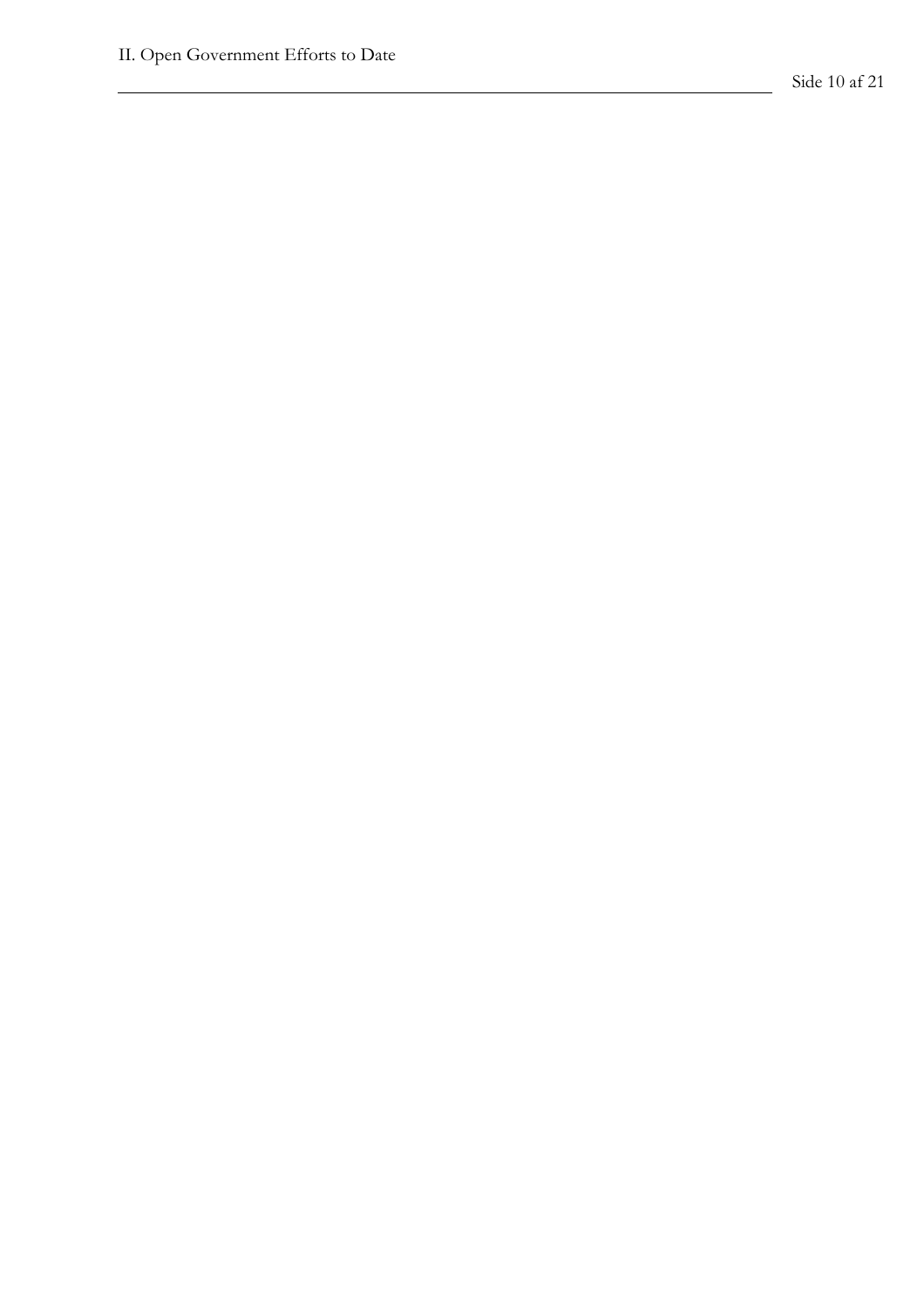## III. OGP Commitments

### III.1. Supporting the promotion of open government practices

Denmark has a long tradition for openness, dialogue and cooperation. In this light, it is hardly surprising that many public authorities are taking a strong interest in the possibilities of open government and government 2.0. Some are already experimenting with various aspects, and several others have plans to do so. To further promote the OGP initiative and knowledge about the opportunities offered by open government and government 2.0, to support and accelerate OGP efforts in Denmark, and to document and evaluate the Danish OGP work, a number of OGP support initiatives will be launched.

#### OGP online community

To support the overall OGP work, an online community forum will be created as a meeting place for civil servants and others engaged in open government activities. The forum will support knowledge sharing and collaboration, the documentation and continued development of the Danish OGP portfolio of initiatives, and it will provide a platform for engaging civil society as a whole.

#### Online OGP handbook for public authorities and institutions

Information and guidelines on how to develop and implement OGP initiatives and activities will be provided in an online format to help public authorities and institutions launch open government projects and successfully integrate open government practices into their routines. Ultimately, this material will constitute a handbook or "toolkit" for open government related work.

#### III.2. Involvement of civil society and new approaches to public service

Just like new opportunities emerge when digital solutions can be connected and digital content exchanged across society, significant potentials can be realised when civil society and the public sector engage with each other, develop ideas together, learn from each other, and collaborate on various tasks. By participating in OGP, Denmark will strengthen the co-operation between the public sector and civil society, and explore new approaches to public problem-solving where citizens, businesses and civil society in general can play a more active and direct role.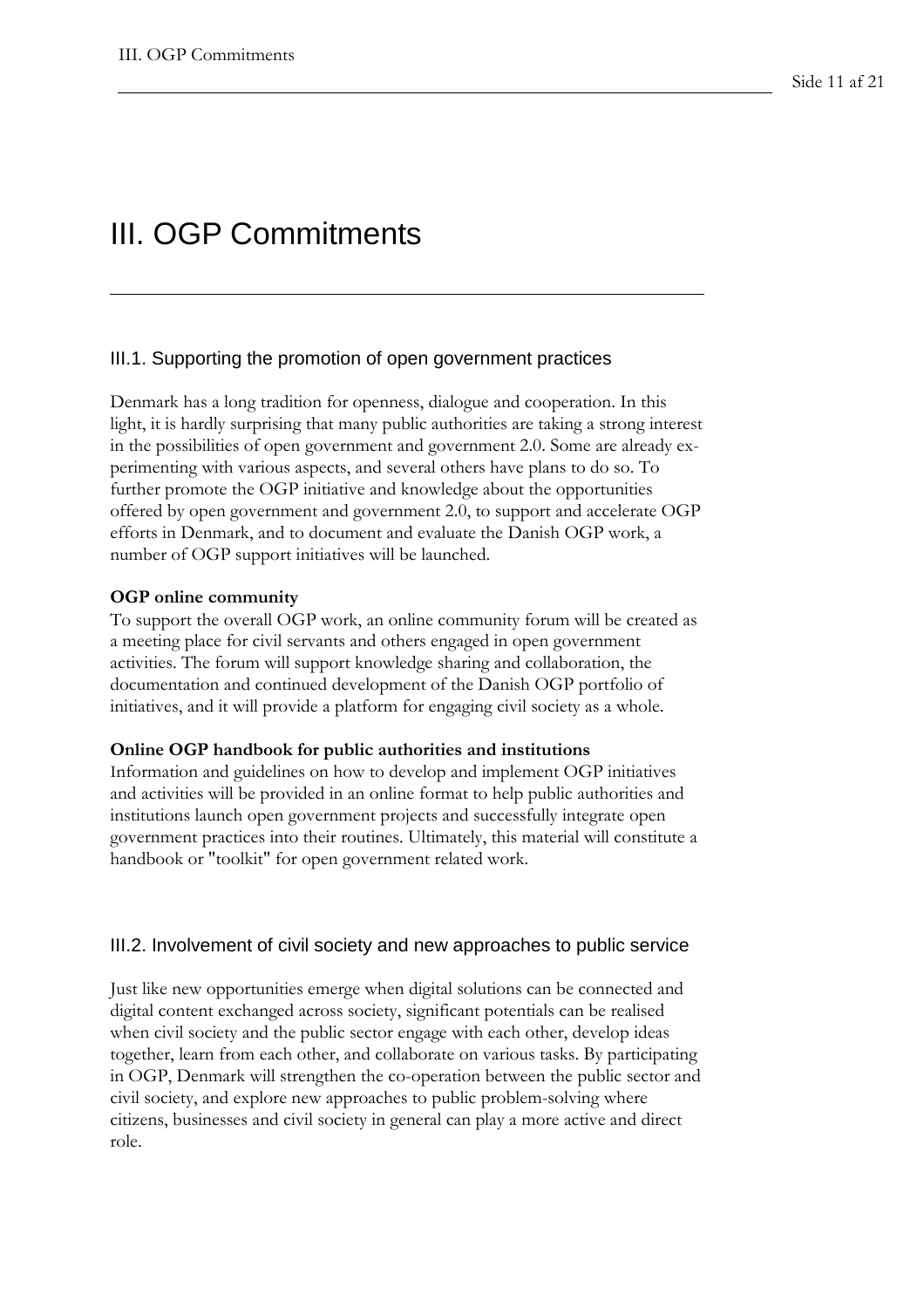#### Management labs and new forms of co-operation

The Central Denmark Regional Authority in partnership with municipalities and businesses will collaborate on new ways to involve citizens, employees and other stakeholders through "management labs" where stakeholders will participate in decision-making and the development of prototypes and large scale experiments.

#### Public hearings on the design of foreign aid programmes

In connection with the forthcoming new law on foreign aid and development assistance, the Danish Ministry of Foreign Affairs will conduct public hearings on the design of future foreign aid programmes, allowing citizens and civil society to contribute input and suggestions to key development assistance issues and budgets of a certain size.

#### InnovateWithAarhus

Aarhus Municipality will launch the innovation programme "InnovateWithAarhus" to encourage new approaches to public services provision by creating good conditions for broad collaboration, by earmarking funds for innovation and by highlighting best cases. This initiative aims to increase the innovative capacity and efficiency of Aarhus Municipality and to help develop new services for citizens.

#### Increasing the use of user ratings in the citizens' portal borger.dk

The public citizens' portal borger.dk will implement user assessment and comment functionality on self-service solutions and other content in the portal. The goal is to utilise user inputs as a support for the continuous improvement of *borger.dk* and related services, including services provided by third parties. Ratings and comments will be made available for public authorities, ICT developers and citizens to drive and support innovation.

#### "Open Government Camp"

Based on previous experience with similar initiatives, an "Open Government Camp" event will be organised where citizens, businesses and NGOs may collaborate with public authorities and institutions on developing ideas, concepts and functional solutions based on government data, open source software, digital tools and new methods of collaboration. The camp will explore how civil society and public authorities can work together on problem-solving in new ways and together exploit digital technologies to make public welfare services more open, efficient and innovative. At the same time, the camp will serve as inspiration for public bodies to organise their own similar events or, in other ways, initiate co-creation and citizen involvement projects and practices.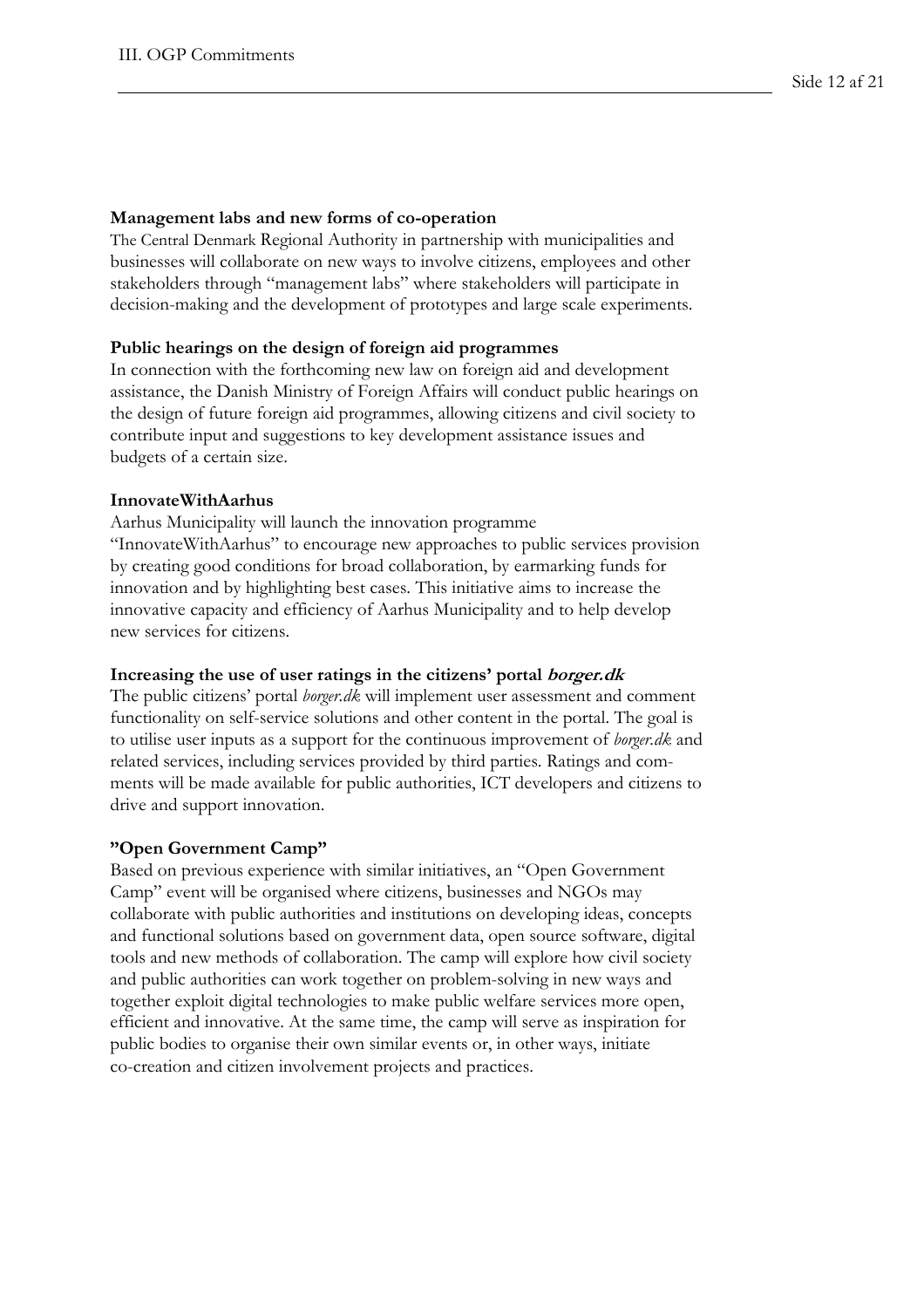## III.3. Open Data

The public sector will support new ways to innovation in the public and private sectors enabling renewed growth and welfare. This can be achieved if public sector information (data and digital content) is made available for re-use by individuals, media, business, etc. In addition, it is possible to use technologies (open source software and open interfaces) to make it as easy and cheap as possible to develop completely new or related services based on the public digitisation efforts.

Open public data is an important digital resource which can be used in the development of commercial products, to create better and smarter public sector information and services, to disseminate knowledge and insight, and to enhance transparency and democracy. The European Commission proposal for a revised directive on access to public sector information and data supports this development. Open source software can be used strategically to lower the barriers for digitisation across sectors for the benefit of all.

A liberal and open practice with regards to re-use of public sector information is an important part of public governance in a modernised public sector.

#### Renewed effort for open government data

The government's 'Open Data Innovation Strategy' (ODIS) initiative will be continued as part of the common public sector e-government strategy 2011-2015 to allow the public easier access to more re-useable public data. Guidelines and assistance will be provided to help public authorities make their data available for re-use, the public "Data Catalogue" will be maintained, knowledge sharing and collaboration will be facilitated, and examples of re-use of open data will be documented and shared.

#### Regional initiative on open data

In partnership with municipalities and businesses, the Central Denmark Regional Authority will establish a regional public-private initiative to help realise the potentials associated with the re-use of data and better use of data. The initiative will be integrated with the regional authority's work on geographic information systems (GIS) and digital self-service solutions.

#### Reuse of open source software in the public sector

The Public portal, "Software Exchange", where authorities can publish, share and re-use open source software, will expand co-operation with the ICT industry associations to stimulate the development of open source software for the "Software Exchange" and support the re-use of existing open source software in the public sector.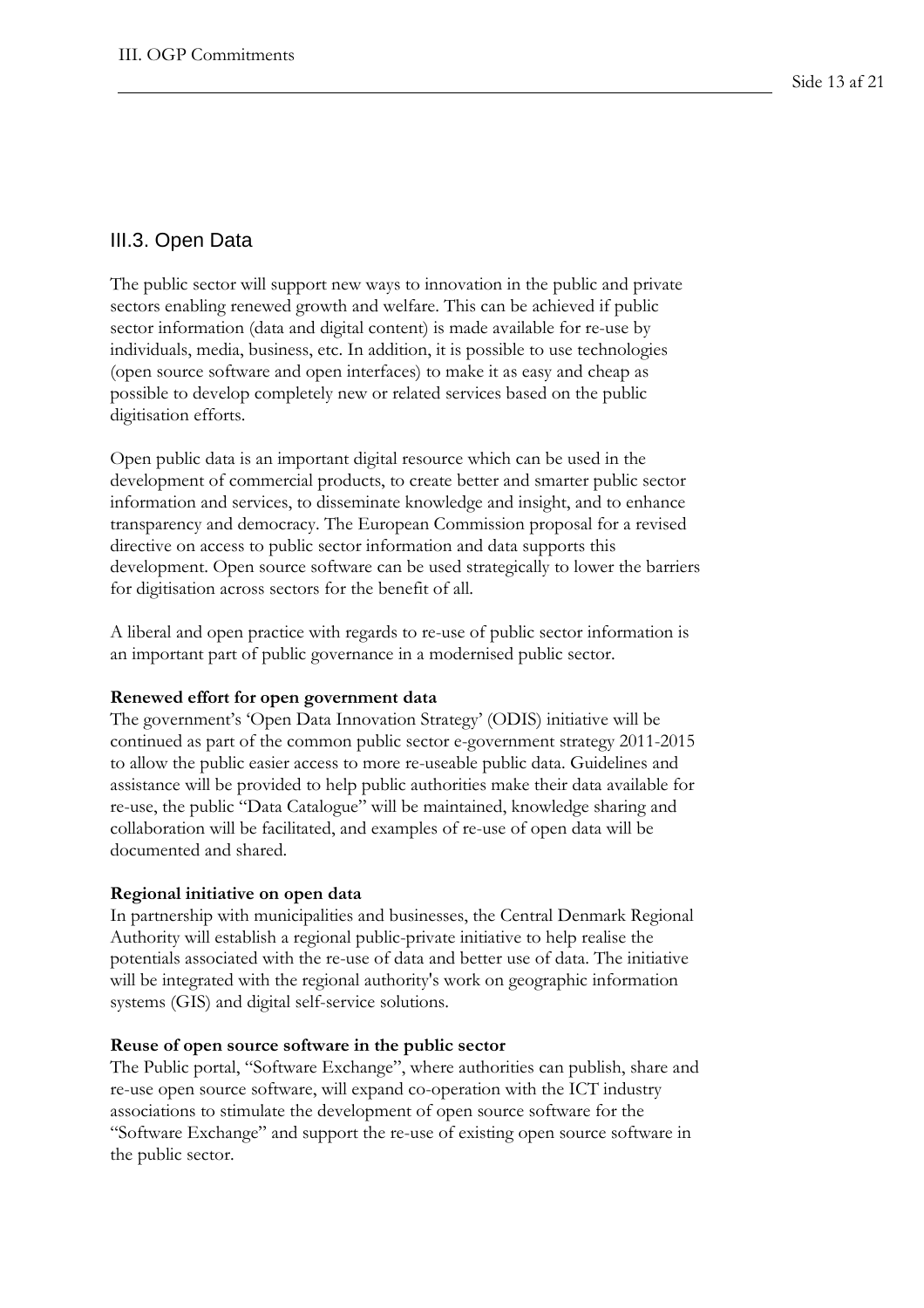### III.4. Self-service and reporting solutions

Most citizens and businesses consider self-service on the web efficient and convenient, as long as solutions are user friendly and provide value. When more citizens and businesses use self-service through the digital delivery channels administrative resources are freed up for other purposes. Previously, public digital solutions have not all been sufficiently user-friendly; hence public authorities will work closely together to improve the provision of public digital services. As a main rule, it will become mandatory to use digital self-service; however, information and assistance will be provided for those who are uncertain about or have difficulty using the digital channels.

For Danish companies, time and effort is much better used developing the business and creating growth than dealing with the administrative burdens of reporting to the government. To make reporting processes and other transactions faster and to ease administrative burdens, public authorities will digitise and automate a range of workflows and offer more and better digital self-service solutions for businesses.

#### Binding guidelines for self-service solutions

The public sector must exploit digital technologies to provide citizens with easyto-use and efficient self-service solutions. To support the improvement of existing solutions and the development of new user-friendly solutions a set of guidelines on usability, accessibility, language, design, security, and the re-use of data will be published in 2012.

#### Guidance and information on accessibility to digital solutions

To ensure that digital content and services are useable for all citizens, accessibility for persons with various disabilities must be addressed. The Danish Agency for Digitisation will provide information and guidance to public authorities on relevant guidelines and standards for ICT accessibility.

#### Peer-to-peer learning programmes to help citizens use digital self-service

In collaboration with public libraries, community groups and volunteers, e.g. under the auspices of the Senior Citizens Association, information and peer-to-peer learning programmes will be implemented to help citizens and businesses obtain basic computer skills and learn to use digital self-service. Supporting the govenrment's goal of "full digitisation" for citizens in 2015 and for businesses in 2013, new target groups can be reached, and information and guidance can be provided in various ways which match those groups' needs through a broad collaborative effort.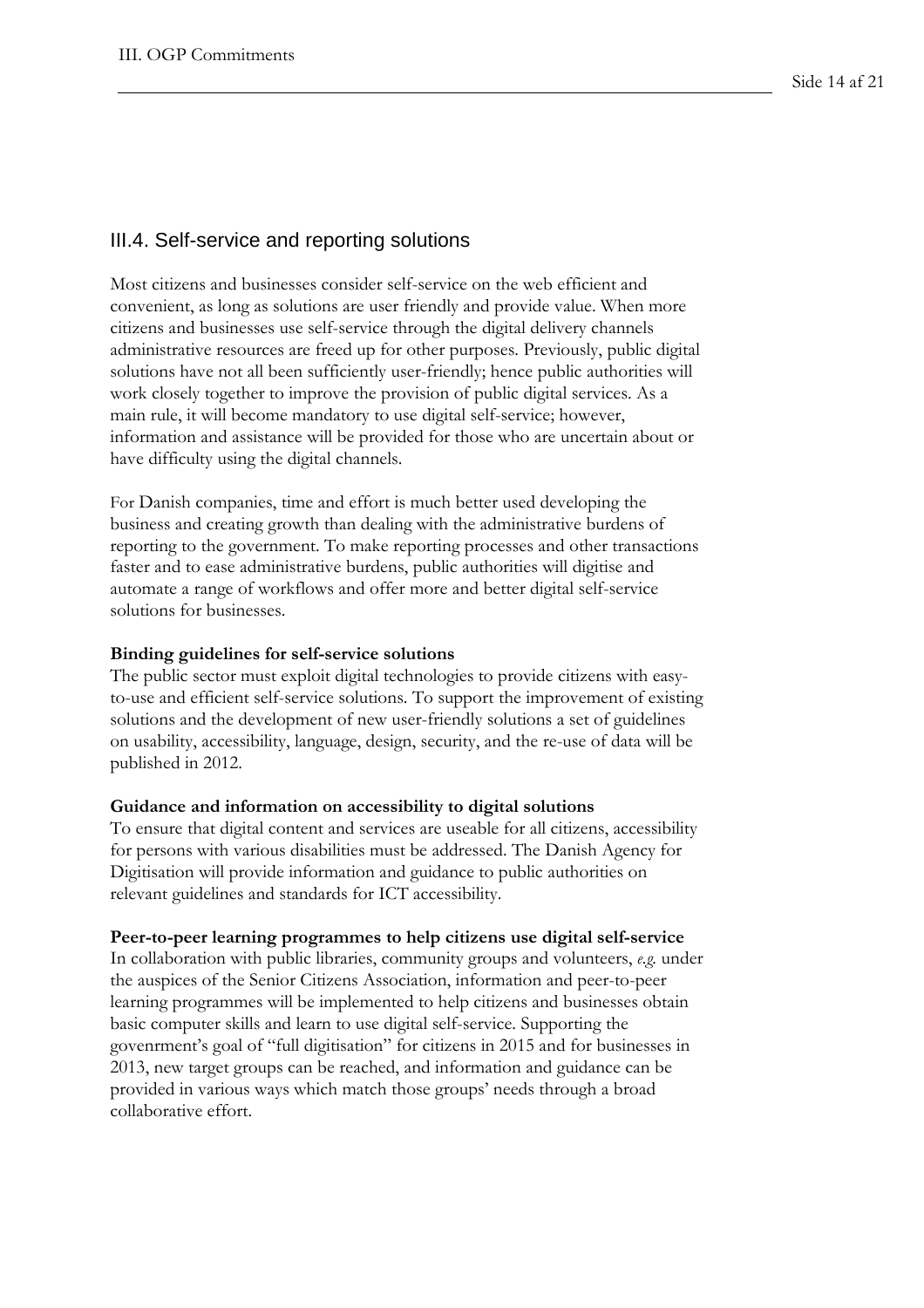#### Location-based content and re-use of content in borger.dk

The citizen's portal *borger.dk* will be further developed to become the citizens' secure and easy access to public self-service solutions and to personalised information on housing, health, taxation, rights and duties, etc. Functionality will be added to support location-specific content which provides citizens with information that is specifically relevant to each individual user's location (i.e. in a municipality). A content export feature will also be implemented to make possible re-use of portal content in other public websites across the public sector.

#### Less reporting through increased re-use of key data

Many citizens and businesses expect that public authorities can share key data so that information need only be reported once. As part of the common public sector e-government strategy, a cross-governmental programme has been launched to improve re-use of key data in the public sector in order to reduce the need for repeated reporting of key data.

#### "MyPage" for businesses

A personalised "MyPage" for businesses will be developed in 2012 and 2013 for the national business portal virk.dk as part of the common public sector digitisation strategy. The objective is to provide each company with an overview of its basic registration data, active employee signatures, rights, and reportings.

#### Companies to be "born digitally"

A new service will be developed for the business portal virk.dk and on the "MyPage" for businesses that will ensure that new businesses "are born digitally". The companies will get the most important digital tools such as digital signatures for employees and a digital company letter box as part of their registration in the national company register.

#### III.5. Strengthening the businesses' social responsibilities

Danish companies already assume societal responsibilities regarding the considerations for employee and human rights, international environmental standards, and the fight against corruption. But we must still improve our efforts to manage societal and environmental challenges and at the same time take advantage of the opportunities for new paths towards growth in the private sector.

The Danish government has launched an action plan for the businesses' social responsibilities – 'Responsible Growth'. The new action plan shall contribute to ensure that growth and responsible behaviour are linked, and as a result create new value for both the companies and society as a whole. It is a task that involves the business community, consumers, investors, organisations, NGOs, and the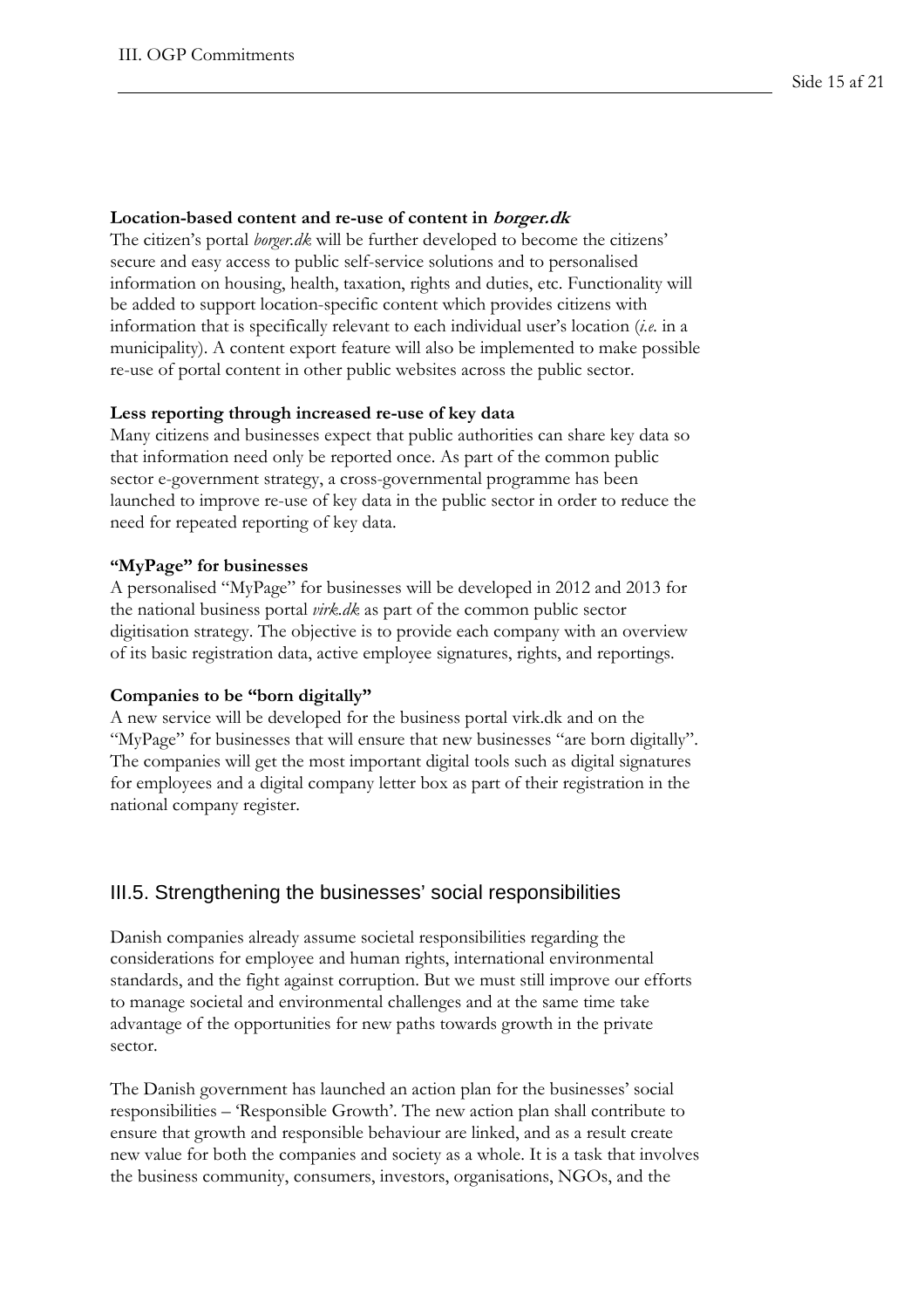public sector. The action plan will be implemented in the period towards 2015. Already in 2012, a number of initiatives will be implemented.

#### Creating a mediation and complaints institution for responsible business behaviour

The Danish government will propose legislation for creating a mediation and complaints institution for responsible business behaviour where issues regarding Danish companies' violation of international principles for social responsibilities, including human rights, can be investigated. The mediation and complaints institution shall comply with the UN recommendations on human rights and business, and with OECD's guidelines on multi-national enterprises.

#### International human rights conference

In order to increase awareness in companies and broadly in the public of the new UN guidelines for human rights and business, an international conference on human rights is planned to take place on 7-8 May 2012 under the auspices of the Danish EU Presidency.

#### Promote social responsibility in the fashion business

The Danish government will take the lead in the first UN initiative for social responsibility in the fashion business. The Danish Fashion Institute has partnered with the UN on the development of a new "code of conduct" that will set guidelines for social responsibility in the fashion business. The objective of the guidelines is to promote responsibility throughout the fashion business. The guidelines will be launched 3 May 2012 during the Copenhagen Fashion Summit.

#### Reporting on human rights and the climate

The Danish government will propose an expansion of the Danish Financial Statements Act, §99a to ensure that the largest Danish enterprises in their reporting on social responsibility have to explicitly consider their work on respecting human rights and on reducing their climate impact. In order to ensure that the enterprises have the right tools and the necessary guidance to respond to the new demands, the government will strengthen its guidance through e.g. the websites csr-kompasset.dk ("The Corporate Social Resonsibility Compass") and klimakompasset.dk. ("The Climate Compass").

### III.6. Legislation and data

Today, many citizens and businesses expect that public authorities are fully digitised and that information is exchanged between authorities as needed. However, the majority of Danish legislation was prepared at a time when digital technologies played only a minor role in public administration. As we raise our digital ambitions and apply digital technology in new areas, new legal issues will arise. We need to update and align legislation to ensure that we have a flexible and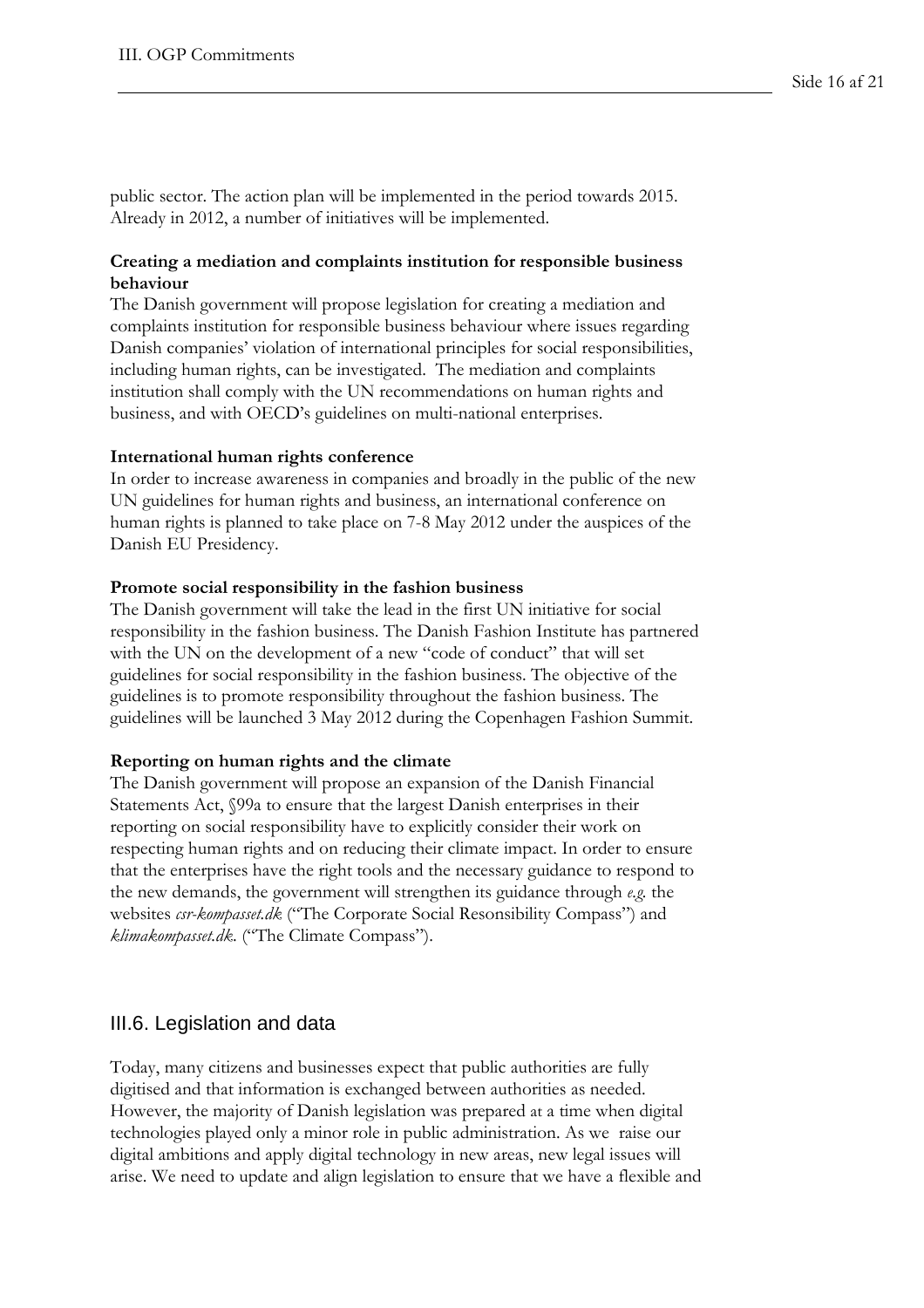robust legal framework in order to take advantage of digital opportunities and to increase co-operation in the public sector as whole.

Another important prerequisite for further digitisation is the availability and smooth management of key data for administrative purposes made possible a shared foundation of coherent and authoritative data of high quality. It is an important initiative of the common public sector e-government strategy to rethink the way we distribute key data across the public sector in order to ensure that data can be accessed in one place only and is easily and consistently available for re-use by all public authorities.

#### Legislative principles for the digital age

The use of digital technologies is now applicable to all areas of public sector administration. We need to ensure that new legislation takes into account and allows for the utilisation of those technologies. This applies to mandatory digital communication, re-use of data and the use of the common digital infrastructure in the public sector, to mention just a few examples. In 2012, the government will establish principles for the drafting of legislation that take into account the increasing use of digital means and technologies in the public sector.

#### Consolidated key data

Key data is the foundation on which public authorities provide services in a correct manner which is crucial with regards to citizens' and businesses' legal rights, and the efficiency and effectiveness of society as a whole. As part of the implementation of the common public sector e-government, a programme will be implemented to consolidate key data registers.

## III.7. Use of new technology

Danish primary and lower secondary schools already use digital learning tools and processes, but digital learning is often merely a supplement to the traditional teaching methods. However, digital learning should be applied in a more focused manner to strengthen pupils' academic skills and prepare them better for the future. Today, the ability to use digital technology creatively and critically is an essential competence. Pupils should be able to assess the quality of information online, and they must be able to express themselves in new media and collaborate digitally - and internationally. In future, digital learning should be integrated far more consistently into the everyday teaching in the primary and lower secondary schools.

Also, the health care system can and should take a big step forward by embracing and integrating the use of new technology. In many areas, technology is now sufficiently mature that the largest patient groups and the outpatient groups requiring the most treatment can be engaged and empowered to play an active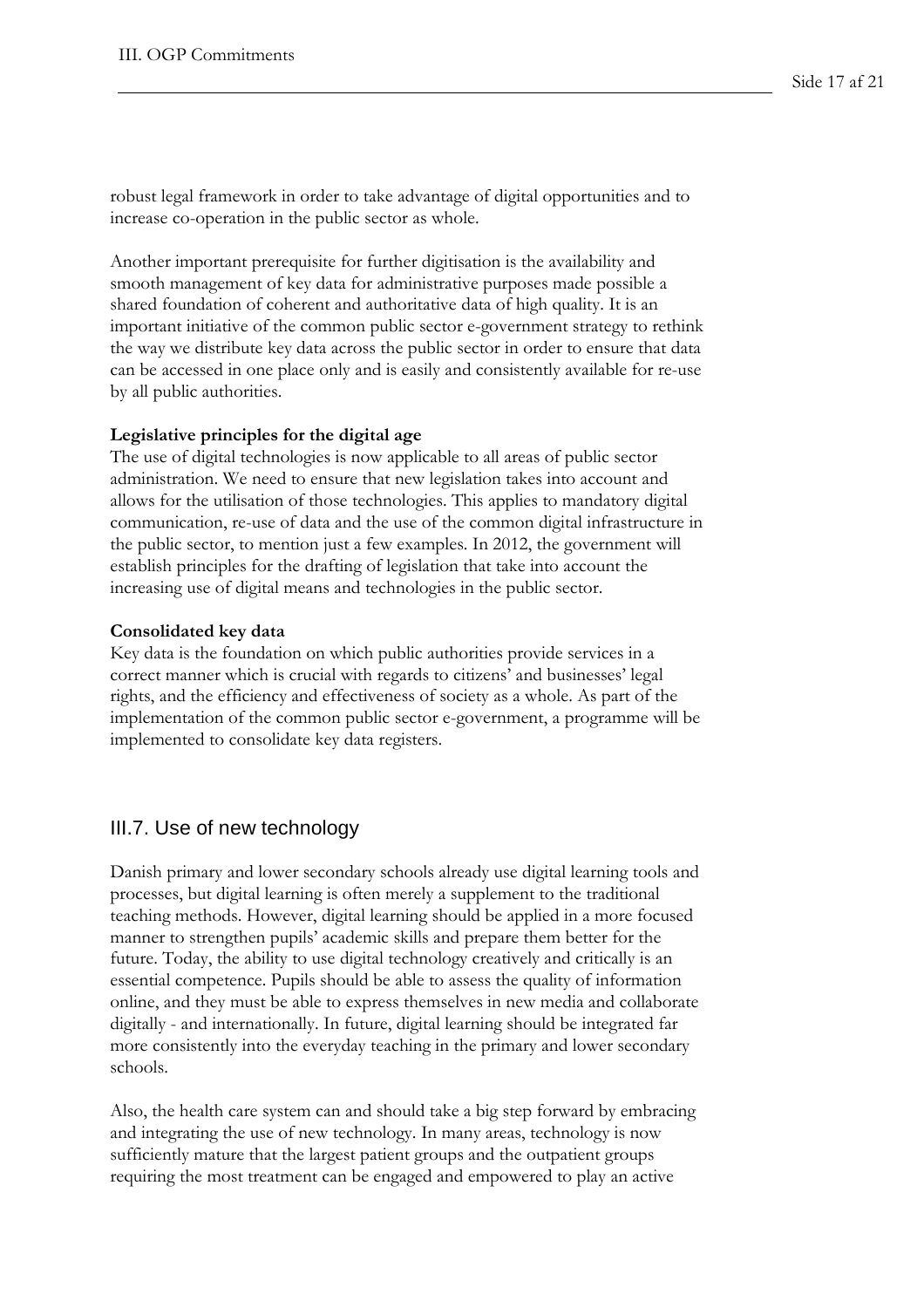role in their own treatment. We need to rethink health care services and utilise technology to create better treatments and improve quality of life for patients while spending fewer resources, e.g. by offering patients at-home monitoring via telemedical solutions which reduce or eliminate the need for frequent trips to the hospital for routine check-ups. Welfare technology solutions allow us to provide good service and to empower citizens in relation to their own treatment while streamlining routine processes and redirecting resources towards more specialised treatments.

#### App Store for digital learning resources

The central government and the municipalities will prepare the creation of one or more market-based distribution platforms for digital learning resources, e.g. a kind of "app store", to facilitate easy access to digital learning resources for teachers and pupils.

#### Preparing a digital reform of the public welfare areas

The government is preparing a reform of the welfare areas with a special focus on social security, health and education. The reform shall create a better framework for the use of existing welfare technological solutions, and recommend areas where the need and the potential for the use of welfare technological solutions are largest. As part of the preparations for such a reform, a comprehensive analysis will be made to assess how welfare technological solutions can increase productivity in the public sector and strengthen citizen engagement and empowerment.

## III.8. Good governance - transparency and better public ICT projects

Transparency and openness in government is a prerequisite for citizens' ability to hold accountable the government and the public administrations as well as for the public sector itself to monitor and audit its activities. Denmark has a long-lasting tradition of promoting and upholding a high degree of transparency, and now digital technology creates more new opportunities for providing access to information and insight. A number of transparency initiatives will provide greater insight into the management of foreign aid, e-government implementation, and public sector ICT projects.

An important prerequisite is a well-consolidated digital infrastructure in the public sector. A more consistent and systematic use of the shared solutions established in recent years have to be ensured. The economic situation requires efficient solutions. Digitisation plays a key role and at this point it is essential to leverage our shared solutions fully to follow-up and make visible progress.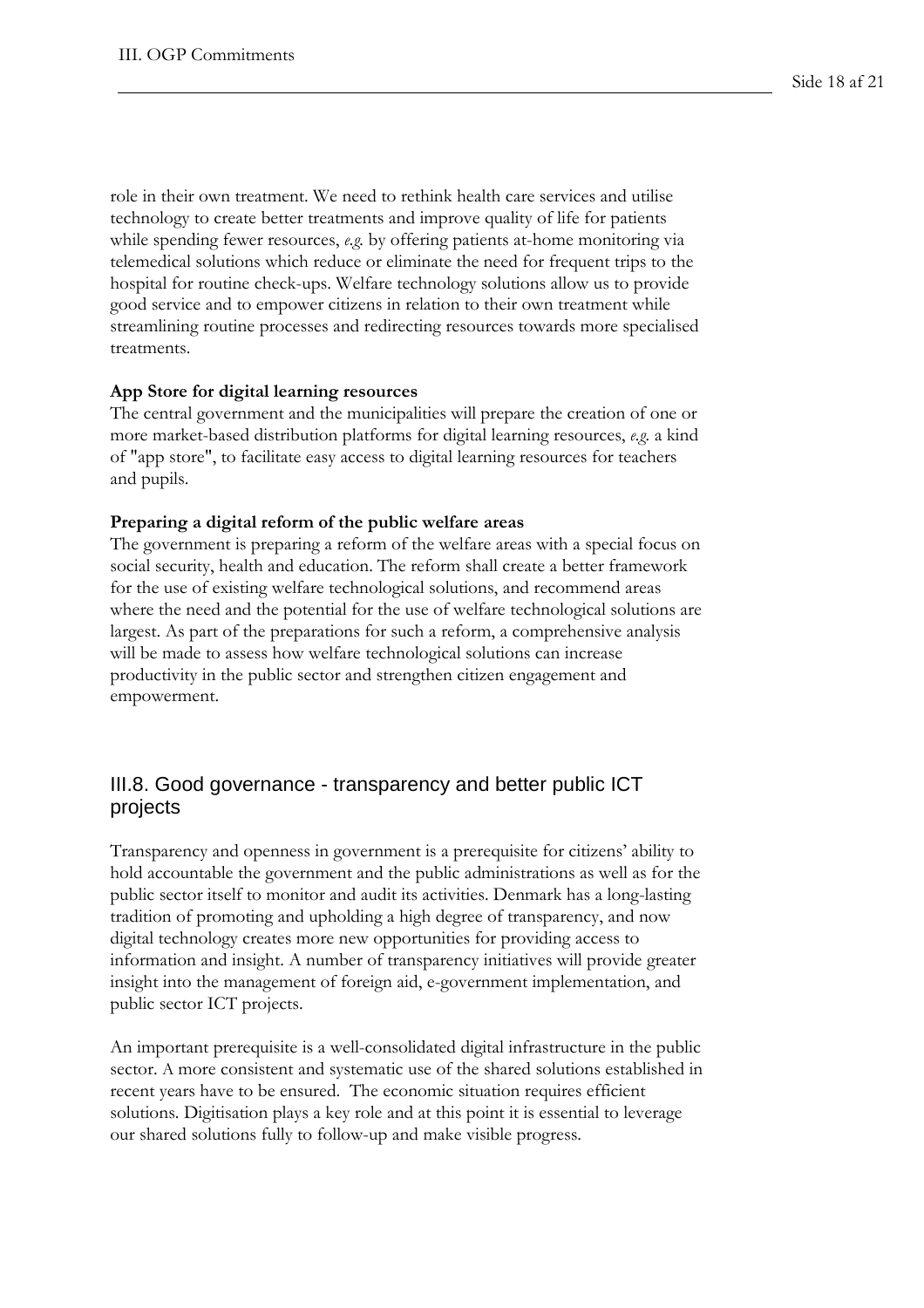#### Transparency in foreign aid programmes

In 2012, the Danish Ministry of Foreign Affairs will launch a comprehensive transparency initiative that will present to Danish citizens as well as to partner countries detailed information about all foreign aid and development assistance projects and programmes.

#### Tracking progress of universities' transition to digital-only administrative communication

To create transparency about the process and to support sharing of experience the government will monitor and publicise reports on the activities and progress of all Danish universities in their transition to fully digital written communication.

#### Disclosure of status reporting from the National IT Project Council

In order to support open government and increase the sharing of knowledge and experience as a basis for improving public ICT solutions and services, status reports from the National IT Projects Council on public ICT projects will be published.

#### Overview of public ICT architecture

In order to create more coherent public sector ICT and to strengthen the re-use of existing solutions, standards, data, applications and infrastructure, a comprehensive overview of public ICT architecture will be established as part of the implementation of the common public sector e-government strategy. The initiative supports professional decision-making, management of the strategy's initiatives, and financial management. The structure of the architectural overview will consist of a collection of documentation on the ICT architecture structured on the basis of public architecture tools (OIOEA, FORM, and STORM).

#### Open license publication of educational materials on the government's ICT Project Model

With a view to improve public sector ICT projects through the dissemination of information on the government's ICT project model and good practice cases, educational materials about the model will be published under an open public license.

## III.9. Local and regional large-scale initiatives

Some public authorities are already working with various elements of open government and government 2.0 and other authorities are getting ready to start too. A few authorities have even decided to go ahead and take the plunge with full-scale initiatives. A Danish municipality and a Danish regional authority will run comprehensive initiatives with several sub-initiatives in order to develop their local areas in the context of open government. What the two initiatives have in